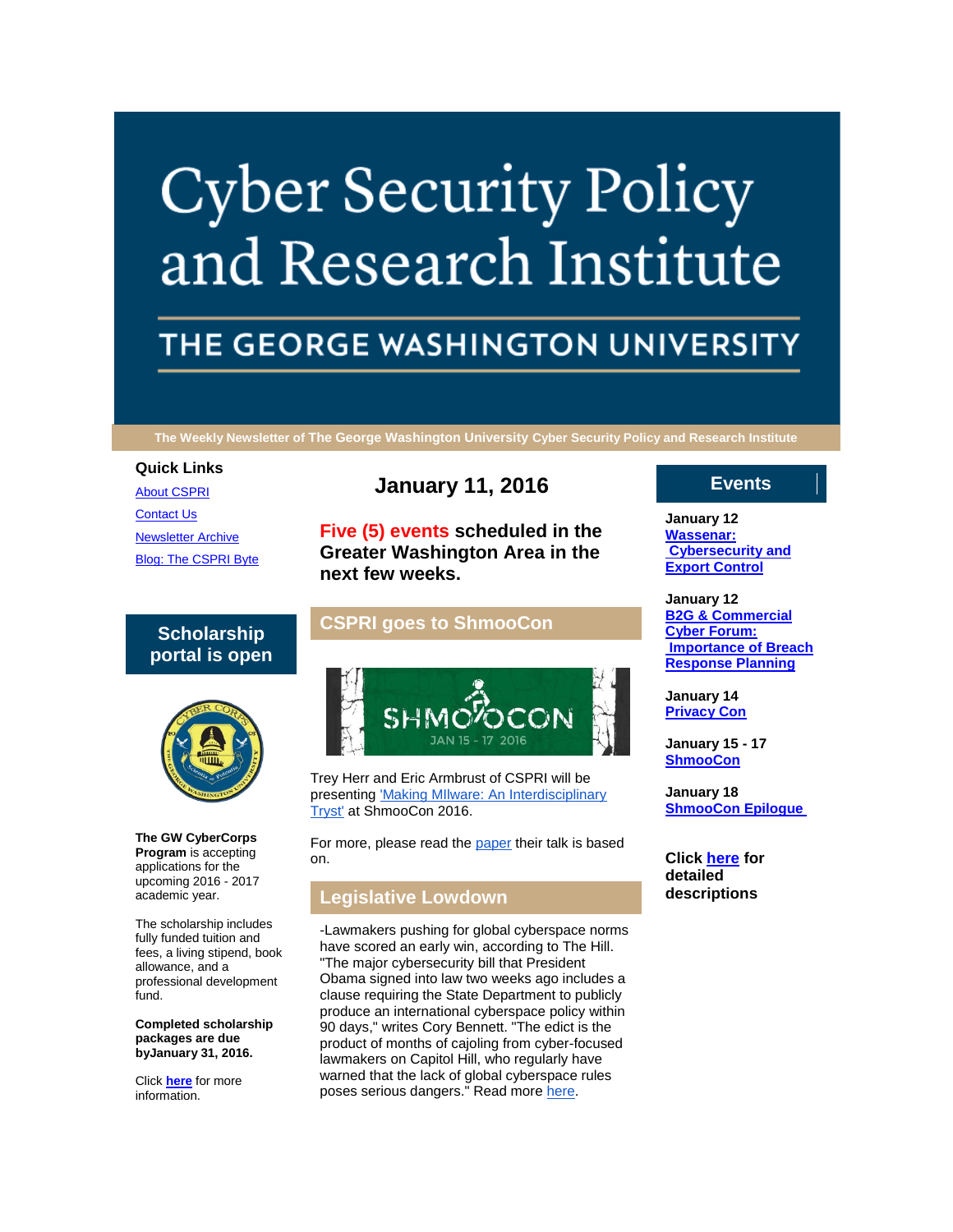# **Follow Us**

**Follow us on Twitter: @gwCSPRI**

**Follow CSPRI Director, Lance Hoffman: @lancehoffman1**

**Follow CSPRI Associate Director, Costis Toregas: @DrCostisToregas**

Bennett also [writes](http://r20.rs6.net/tn.jsp?f=001aHqkZ4kwICbHsNoK0ayE8lgWhHvrSZZ-HA_AOKZIsAuv0ihL0elzaP1z0mveC5Ocgfe0Tng0eI6GEGmDUDY-k0hYz71hUjhy_z1iyHQdfD5F11IIkRA8vfB6Tbgr9UYN8ukqQFIwRvOQtMybDXN8839tEa8pfLYBZUlC48bk3GM3kJd6qgrNgLJ4wCVz3Qk7tHgRkv4dfBBCyHwyQUZIGpqIDjVw6DJlYamiKxFLmFY8C93ElFWAFQgVd5SBVB7b27qGBKC_9go=&c=4_AzNUBTvgCLTMbUOfl6E28L68RJH8nj1Jfwib7zQS0zxlHOj1_MTQ==&ch=Sdx-iivoUUKImsIFau1VmMnfh1_P3mMHuvWvFjH0e6Uz41XmCYIb9w==) about a surveillance bill in the United Kingdom that is getting some stiff resistance from some of the biggest technology giants. "The draft measure, known as the Investigator Powers Bill, would require Internet companies to retain customers' Web activity for up to a year and compel them to help investigators access that data upon request," Bennett reports.

## **Cyber Security Policy News**

#### **Ukraine cyber attack: Power outage**

-A cyber attack on Dec. 23 in Ukraine appears to have caused a power outage for hundreds of thousands of people there. Ars Technica reports that the outage left about half of the homes in the Ivano-Frankivsk region of Ukraine without electricity, and that local reports blamed the outage on malicious software that disconnected electrical substations. "On Monday, researchers from security firm iSIGHT Partners said they had obtained samples of the malicious code that infected at least three regional operators," [wrote](http://r20.rs6.net/tn.jsp?f=001aHqkZ4kwICbHsNoK0ayE8lgWhHvrSZZ-HA_AOKZIsAuv0ihL0elzaP1z0mveC5Ocq5kcJB2aZevYuXyhwqMERsx3j5CTNtaiflBeZD0sB15VjnE95xnVW7gsK_djZQnVkcmd8jgrkvJsuMQzSJUsSUi1pVe9rMNm-_w3ZSpI9IUXObAcq-3sYtVpPqHlEFBS6PQscbWT1z_B8sXfeh1djmQnbCodWnipQsAidfCt1UrLiscqM48hDgiLj_zDGZQQyo5RsgbBTDcRNwCeHk-LRWHIdsDwp21jWwwEVxgR8Mg=&c=4_AzNUBTvgCLTMbUOfl6E28L68RJH8nj1Jfwib7zQS0zxlHOj1_MTQ==&ch=Sdx-iivoUUKImsIFau1VmMnfh1_P3mMHuvWvFjH0e6Uz41XmCYIb9w==) Dan Goodin. "They said the malware led to 'destructive events' that in turn caused the blackout. If confirmed it would be the first known instance of someone using malware to generate a power outage."

In follow-up analysis of the malware allegedly used in the attack, a central European software firm said the Ukrainian attack was broader than initially reported. "While Prykarpattyaoblenergo was the only Ukraine electric firm that reported an outage, similar malware was found in the networks of at least two other utilities," according t[oReuters.](http://r20.rs6.net/tn.jsp?f=001aHqkZ4kwICbHsNoK0ayE8lgWhHvrSZZ-HA_AOKZIsAuv0ihL0elzaP1z0mveC5Oc1RTxHBRvZl9X2BAtBgXDzxur-ILYm0gmvUQvr_QWnEH2baaBwz-A7Oe1-QZfzwqnj6x614BbxpXPkaxEHW_zmsnI2Yqr5ezg6KdmJjI_ENvyLWhAWWtC1j2fW1BoZqmZtUKtPr5sg0I24W9CESTjFDQD-Y7ezFwB&c=4_AzNUBTvgCLTMbUOfl6E28L68RJH8nj1Jfwib7zQS0zxlHOj1_MTQ==&ch=Sdx-iivoUUKImsIFau1VmMnfh1_P3mMHuvWvFjH0e6Uz41XmCYIb9w==)

#### **Juniper software backdoor discovered**

-Security experts continue to ask questions surrounding the mysterious and apparently unauthorized addition of a software "backdoor" in Internet routers made by Juniper, a software firm whose technology is run by some of the biggest tech giants. Wired.com writes that since news of the backdoor broke last month, Juniper "has refused to answer any questions about the backdoor, leaving everyone in the dark about a number of things," writes Kim Zetter. "Most importantly, Juniper hasn't explained why it included an encryption algorithm in its NetScreen software that made the unauthorized party's backdoor possible."

#### **Microsoft takes a stance**

-Microsoft Corp. [said last week](http://r20.rs6.net/tn.jsp?f=001aHqkZ4kwICbHsNoK0ayE8lgWhHvrSZZ-HA_AOKZIsAuv0ihL0elzaP1z0mveC5OcljV550-bsvriAGAtqt-bjBEH9ZWnjvs9qY4bpy7aLRCAfYO4A2kVIT4BNY50lOmwT3G1FyGmyBQ9QuQ-6uximDPGkrwb4SyAhvpwmkAIi2DzCPiRIexXP0SdTeJC1834sDnARVcWGrIKRp85pSG0wJcjHqhyvMCh_GF7_skCUo4OgWzqVJN2oUTuz-e6ijwZyCp6_ucJ9hHWJE0bvHczRBS3YYtL1hlpGXnxhEQZH-c=&c=4_AzNUBTvgCLTMbUOfl6E28L68RJH8nj1Jfwib7zQS0zxlHOj1_MTQ==&ch=Sdx-iivoUUKImsIFau1VmMnfh1_P3mMHuvWvFjH0e6Uz41XmCYIb9w==) that it will begin telling users of its e-mail and cloud storage services whenever government-backed hackers may have targeted them. According to [a blog post](http://r20.rs6.net/tn.jsp?f=001aHqkZ4kwICbHsNoK0ayE8lgWhHvrSZZ-HA_AOKZIsAuv0ihL0elzaP1z0mveC5OcY3MVx0xygEeJ7V_r65YGJkGvWefmc8PCgEdX7ZFsDqXks8VWC2ynBqfRSV9sbnWVa7ajlc9on4lzq5JkZ37TKR5v1ybCDVEZrx9IsdvpFK1_dh4u36zY1hIy2qLB1cPqOK8DHDydGXNTgJ-2GLB8GrQvckymsze_uE16d1ZZsJY6HbZo7DufRJd021IcQZrqsyPLEzOdvQZ1ytrXg0i6R54hvs4erXkQ-WXEpe0c1mWNZ5T8yfM3uw==&c=4_AzNUBTvgCLTMbUOfl6E28L68RJH8nj1Jfwib7zQS0zxlHOj1_MTQ==&ch=Sdx-iivoUUKImsIFau1VmMnfh1_P3mMHuvWvFjH0e6Uz41XmCYIb9w==) by Microsoft Corporate Vice President Scott Charney, the policy expands on existing procedures where Microsoft tells users if they believe an account has been targeted or compromised by a third party.